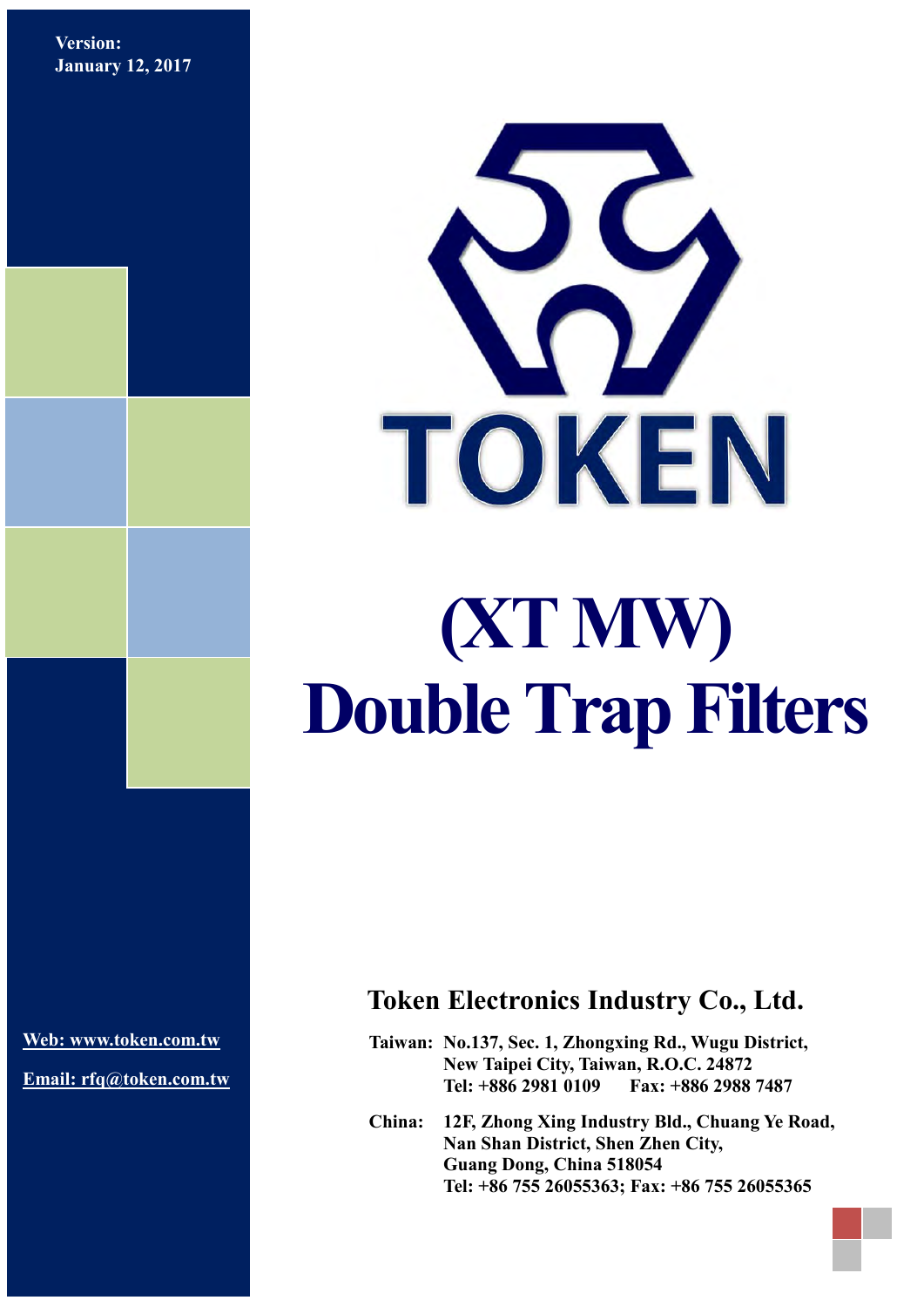

 $\overline{a}$ 

### **Product Introduction**

# **Token (XT MW) are Murata Double Trap Filters TPWA Series Compatible.**

#### **(XT MW) Double Trap Filter Quick Selection :**

- $\bullet$  Dimensions (Unit: mm): 10.0 max  $\times$  8.0 max  $\times$  4.0 max.
- XT4.47MW Cener Frequency  $f_{01}:4.500$ MHz; Cener Frequency  $f_{02}:4.724$ MHz; 30db min  $@f_{01}$ &  $f_{02}:$  $50$ (kHz)min $@f_{01}$  30dB Att BW
- $\bullet$  XT4.60MW Cener Frequency f<sub>01</sub>:4.500MHz; Cener Frequency f<sub>02</sub>:6.000MHz; 30db min @f<sub>01</sub>& f<sub>02</sub>; 50(kHz)min $@f_{01}$  30dB Att BW
- $\bullet$  XT5.57MW Cener Frequency f<sub>01</sub>:5.500MHz; Cener Frequency f<sub>02</sub>:5.742MHz; 30db min @f<sub>01</sub>& f<sub>02</sub>; 50(kHz)min $@f_{01}$  30dB Att BW
- XT5.60MW Cener Frequency  $f_{01}$ :5.500MHz; Cener Frequency  $f_{02}$ :6.000MHz; 30db min @ $f_{01}$ &  $f_{02}$ ; 50(kHz)min $@f_{01}$  30dB Att BW
- XT5.65MW Cener Frequency  $f_{01}$ :5.500MHz; Cener Frequency  $f_{02}$ :6.500MHz; 30db min  $@f_{01}$ &  $f_{02}$ ;  $50$ (kHz)min $@f_{01}$  30dB Att BW
- $\bullet$  XT6.65MW Cener Frequency f<sub>01</sub>:6.000MHz; Cener Frequency f<sub>02</sub>:6.500MHz; 30db min @f<sub>01</sub>& f<sub>02</sub>; 70(kHz)min $@f_{01}$  30dB Att BW

Trap filter is a ceramic filter passes only particular frequency. To the contrary, Band Eliminate Filter (B. E. F.) which blocks or attenuates particular frequency is called trap.

Sound trap for TV set is one of the famous examples of B. E. F. In TV set, video signal is used in picture amplitude circuit after video signal detection block, ceramic resonator is inserting here and trap circuit is formed in order to eliminate sound signal involved in video signal.

Token Double Trap Filter (XT MW) Series consist of 2 wafers



with 2 trap frequencies. Recommended for Multi standard set. Features with good performance of attenuation and space saving with 3-terminal type. The characteristic of a three-terminal ceramic trap equals two two-terminal ceramic traps. Three-terminal ceramic trap has a monolith structure formed from 2 ceramic resonators.

Full line products meet RoHS compliant. Token will also produce devices outside these specifications to meet specific customer requirements, contact us with your specific needs. For more information, please link to Token official website "[Ceramic Trap Filters](http://www.token.com.tw/ceramic-trap/index.html)".

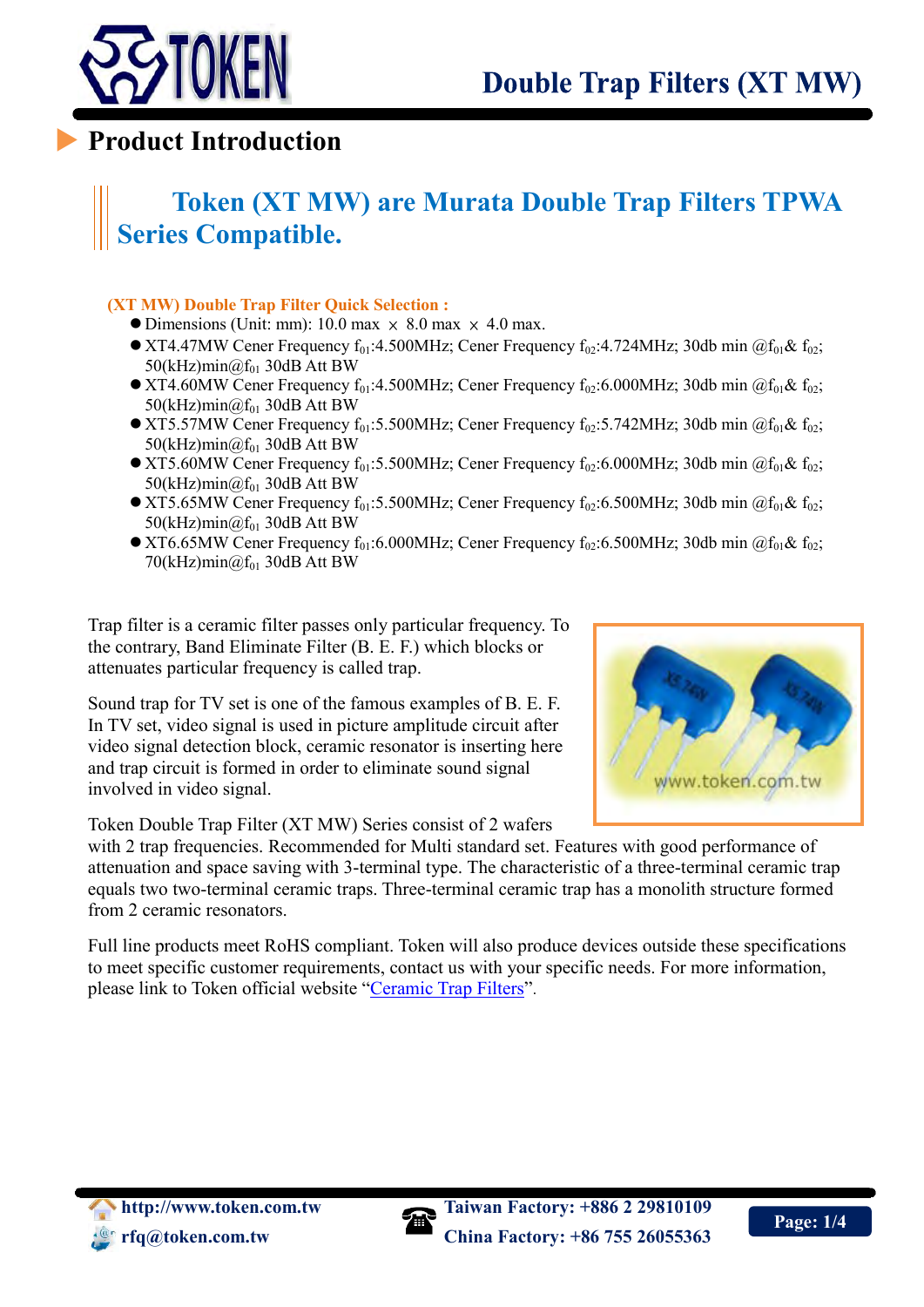

# **Dimensions**

### **Dimensions (XT MW)**



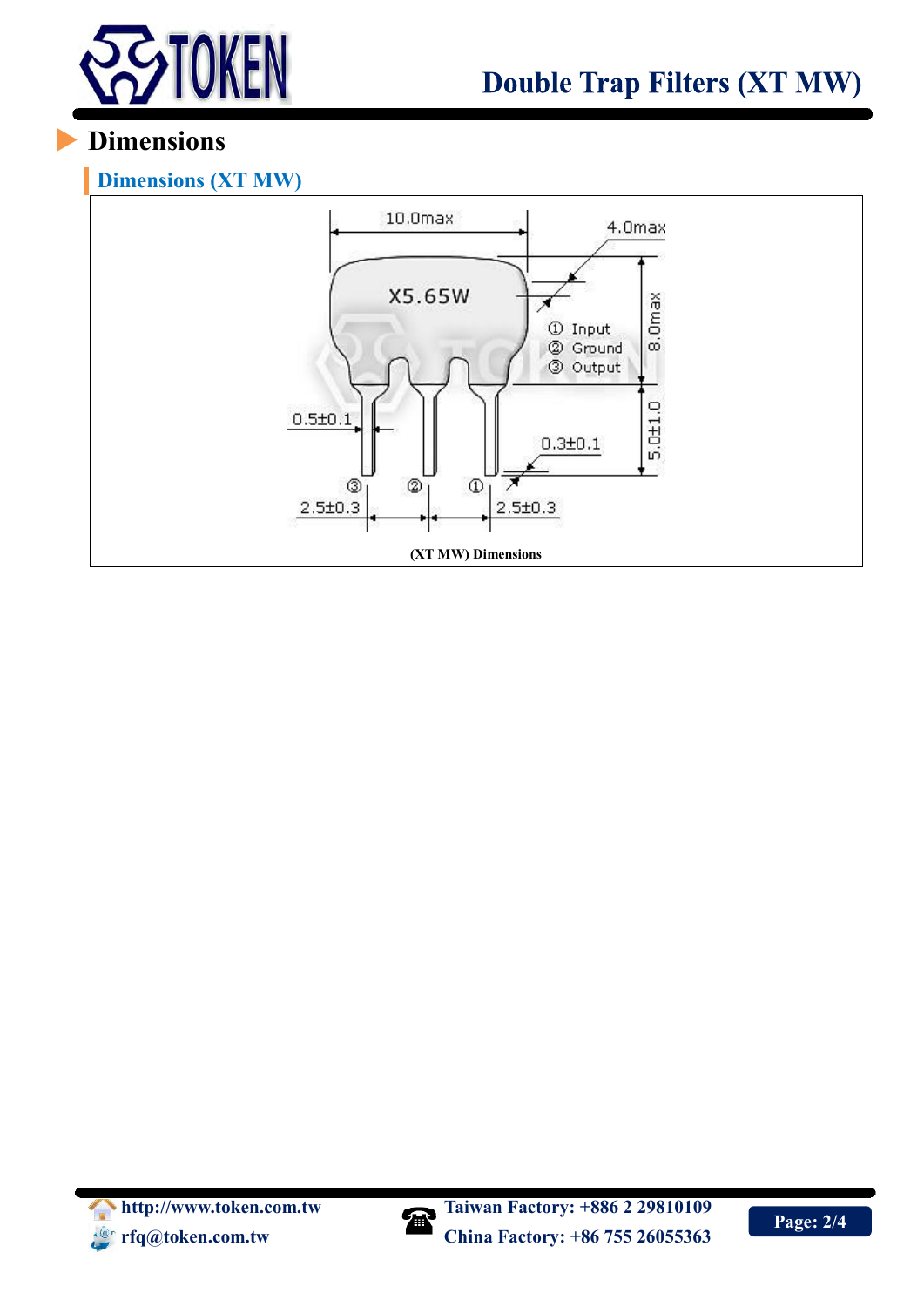

# **Characteristics**

#### **Characteristics (XT MW)**

| Part<br><b>Number</b>                                                                                                                                                                                                       | <b>Center Frequency</b><br>(fo1)(MHz) | <b>Center Frequency</b><br>f(62)(MHz) | <b>Attenuation</b><br>$(at f01)$ $(dB)min$ | <b>Attenuation</b><br>$(at f02)$ (dB)min | <b>30dB</b> Attenuation<br><b>BW</b><br>$(fo1)(kHz)$ min |  |
|-----------------------------------------------------------------------------------------------------------------------------------------------------------------------------------------------------------------------------|---------------------------------------|---------------------------------------|--------------------------------------------|------------------------------------------|----------------------------------------------------------|--|
| <b>XT4.47MW</b>                                                                                                                                                                                                             | 4.500                                 | 4.724                                 | 30                                         | 30                                       | 50                                                       |  |
| <b>XT4.60MW</b>                                                                                                                                                                                                             | 4.500                                 | 6.000                                 | 30                                         | 30                                       | 50                                                       |  |
| <b>XT5.57MW</b>                                                                                                                                                                                                             | 5.500                                 | 5.742                                 | 30                                         | 30                                       | 50                                                       |  |
| <b>XT5.60MW</b>                                                                                                                                                                                                             | 5.500                                 | 6.000                                 | 30                                         | 30                                       | 50                                                       |  |
| <b>XT5.65MW</b>                                                                                                                                                                                                             | 5.500                                 | 6.500                                 | 30                                         | 30                                       | 50                                                       |  |
| <b>XT6.65MW</b>                                                                                                                                                                                                             | 6.000                                 | 6.500                                 | 30                                         | 30                                       | $70\,$                                                   |  |
| XT6.65MW<br>ö<br>10<br>Attenuation (dB)<br>20<br>30<br>40<br>50<br>60<br>7.00<br>5.50<br>5.00<br>6.00<br>6.50<br>Frequency (MHz)<br>(XT MW) Characteristics<br>The level of 1MIIn shall be made for a <i>nofemana</i> (0dD) |                                       |                                       |                                            |                                          |                                                          |  |

**The level at 1MHz shall be made for a reference (0dB).**